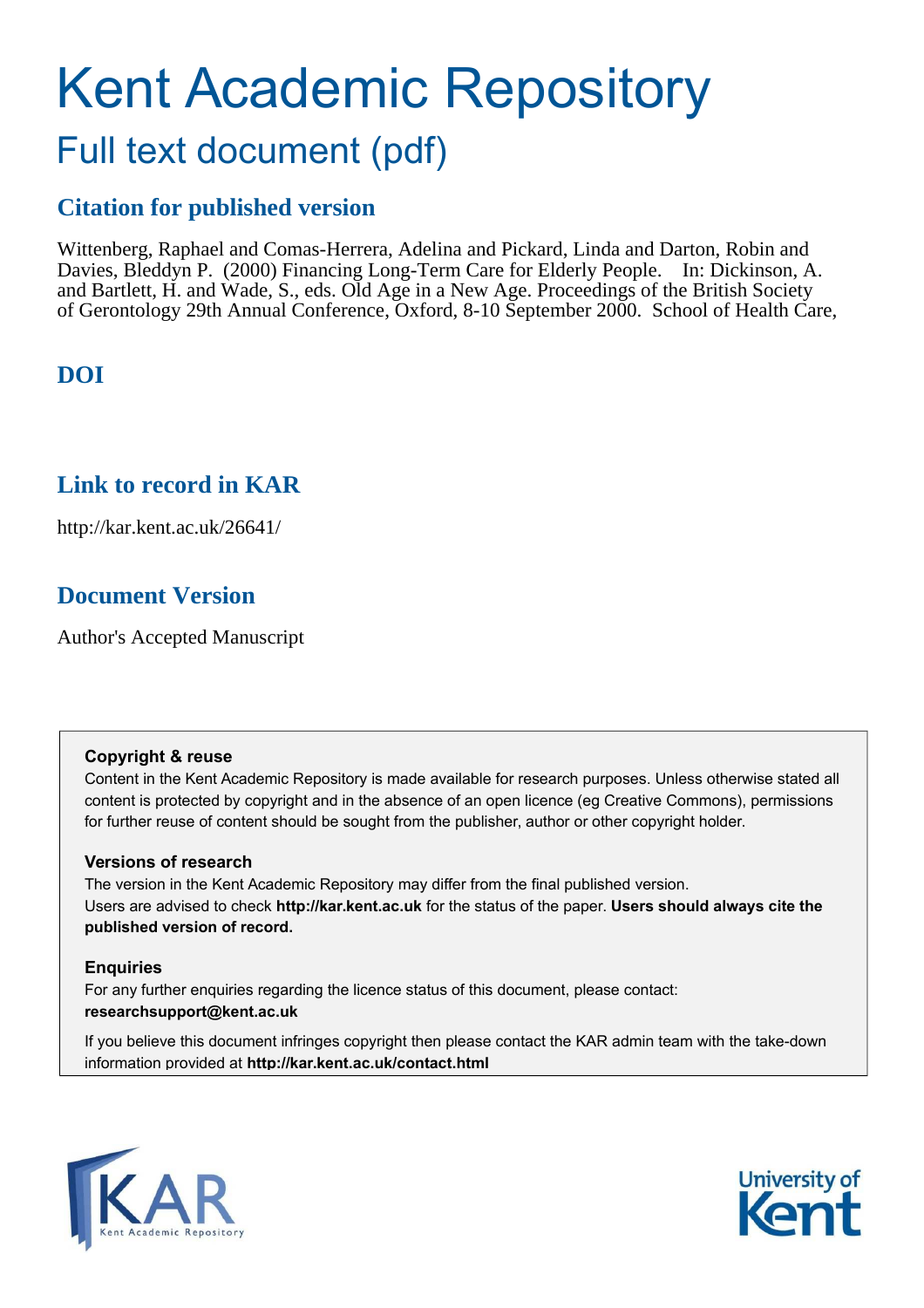# **Financing Long-Term Care for Elderly People**

Raphael Wittenberg, Adelina Comas-Herrera, Linda Pickard, Robin Darton and Bleddyn **Davies** 

Discussion Paper 1680 July 2000 Not publicly available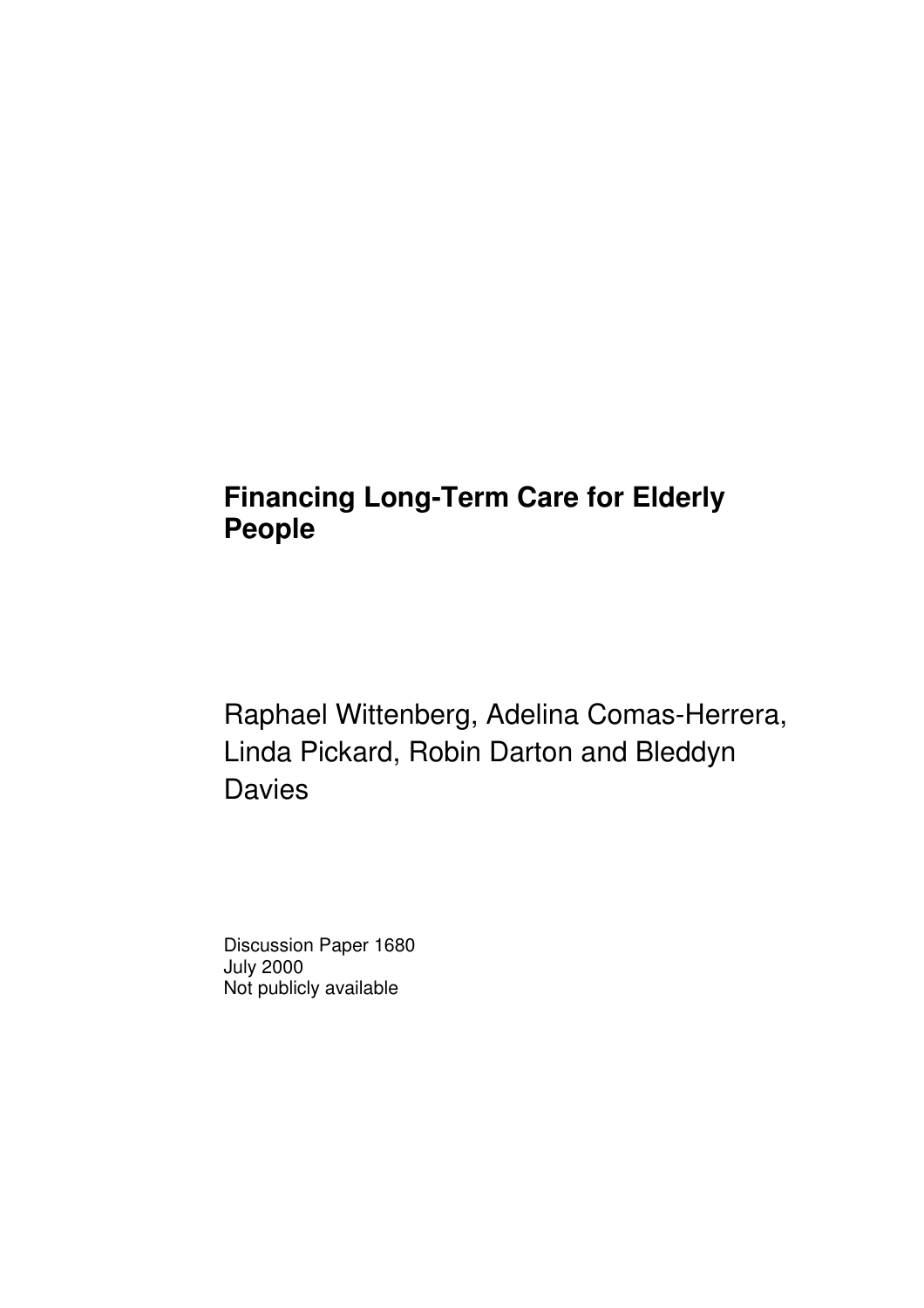#### **DRAFT ARTICLE FOR THE BSG CONFERENCE**

# **FINANCING LONG-TERM CARE FOR ELDERLY PEOPLE**

**Raphael Wittenberg, Adelina Comas-Herrera, Linda Pickard, Robin Darton, Bleddyn Davies**

**PERSONAL SOCIAL SERVICES RESEARCH UNIT, LONDON SCHOOL OF ECONOMICS**

**25 July 2000**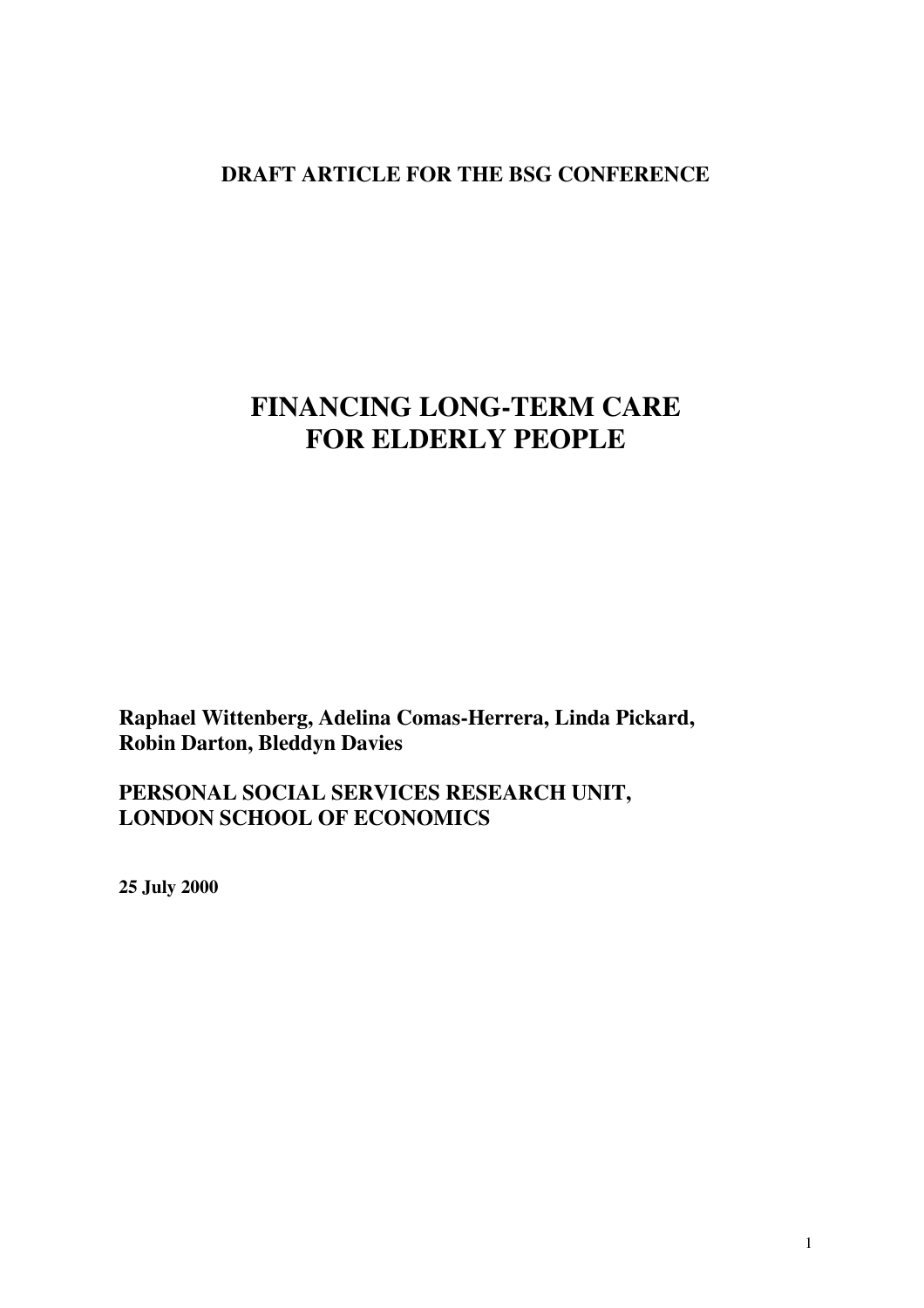#### **FINANCING LONG-TERM CARE FOR ELDERLY PEOPLE**

#### **Raphael Wittenberg, Adelina Comas-Herrera, Linda Pickard, Robin Darton, and Bleddyn Davies Personal Social Services Research Unit, London School of Economics**

#### **INTRODUCTION**

Last year's report of the Royal Commission on Long Term Care (1) and the expected Government response have prompted fresh interest in the debate on how to fund long-term care. To inform this debate the Personal Social Services Research Unit (PSSRU) has conducted a study, funded by the Department of Health, of long-term care demand and finance. This has involved the construction of a computer model to make projections of likely demand and expenditures to 2031.

This article describes the model of long-term care demand and expenditure developed by the PSSRU. It then presents some of the results obtained and sensitivity analysis around them.

#### **STRUCTURE OF THE PSSRU MODEL**

The PSSRU long-term care model aims to make projections for England to 2031 of two key variables: the likely level of demand for long-term care services for elderly people and the costs associated with meeting this demand. A variant that could produce projections for the UK to 2051 was developed and used extensively to provide projections for the Royal Commission. The model is described in detail in Wittenberg et al. (2).

The model is cell-based (a macro-simulation model) and takes the form of a spreadsheet. It consists of four main parts. The first part estimates the numbers of elderly people with different levels of dependency by age group, gender, household type and housing tenure. It starts with projections of the elderly population by gender and 5-year age band. It currently uses the Government Actuary's Department (GAD) 1998-based projections (3). The effect of using variant projections can be investigated as discussed below. The projected population by gender and age band is divided into four dependency groups, based on ability to perform activities of daily living (ADLs) and instrumental activities of daily living (IADLs). Use was made of information from the General Household Survey (GHS) in respect of those in private households. Department of Health data was used on the numbers of people in institutional care.

The projected population by gender, age band and dependency is further divided by household type. GAD 1996-based marital status projections were used to divide the projected population into those who will be married or cohabiting and those who will be single and not cohabiting. GHS data were then used to divide the former group into those living with their partner only and those living in a larger household and the latter group into those living alone and those with others. GHS data and projections by the Anchor Housing Trust (4) were then also used to divide the projected population by housing tenure. This enables projections to be made of the numbers of dependent elderly people by age, gender, household type and housing tenure.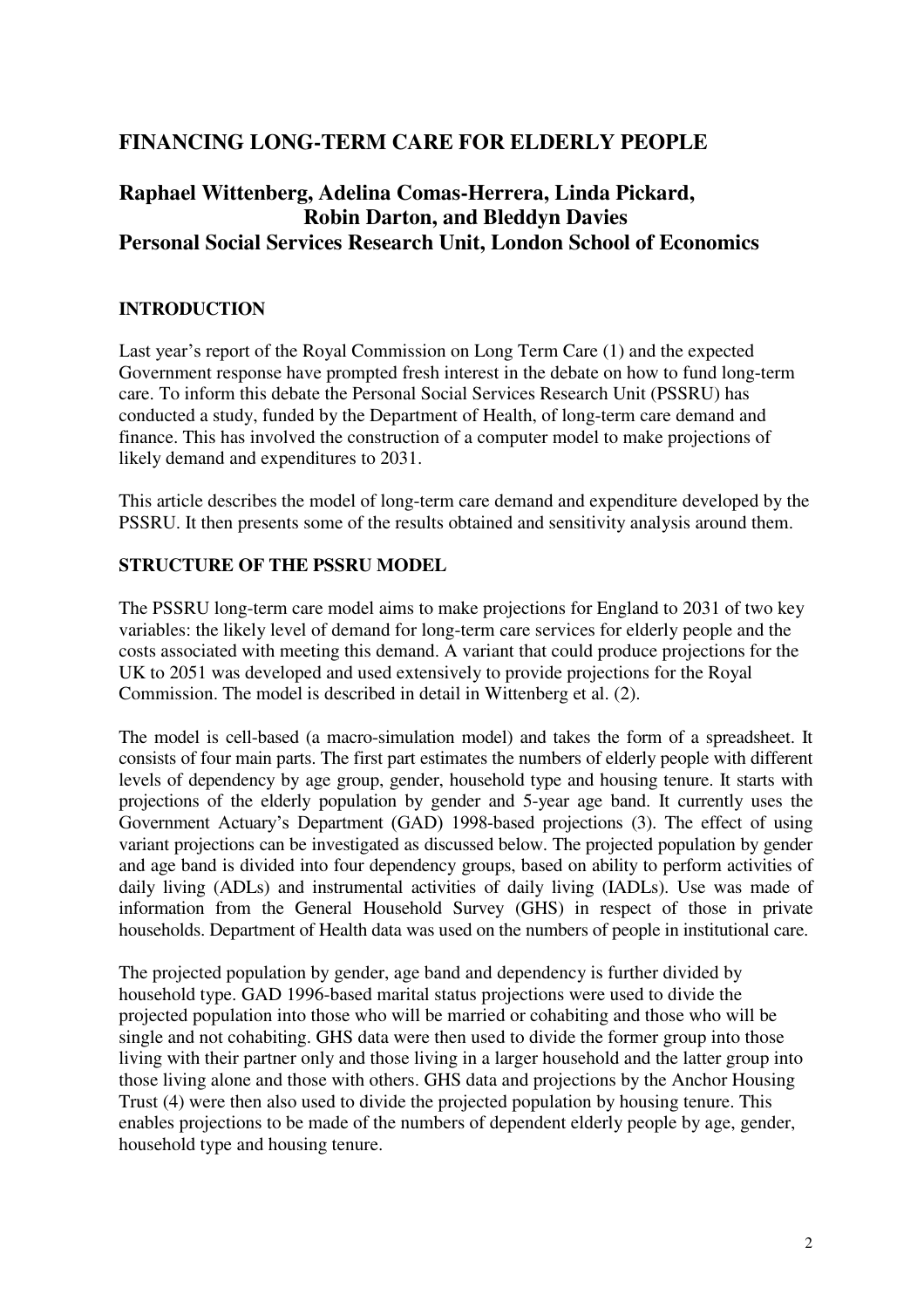The second part of the model then estimates the levels of long-term care services demanded by type of service under current patterns of utilisation. It covers informal care by family and friends, formal non-residential care and institutional care. Informal help for dependent elderly people is included through analysis of GHS data on the basis of a relationship between receipt of informal care and dependency and household type. Receipt of formal non-residential services is also based on GHS analysis of the relationship between receipt of each service and age, dependency, household type, housing tenure and receipt of informal help. Institutionalisation is treated as a function of age, gender and household type, using Department of Health (5) and PSSRU survey (6) data. This enables projections to be prepared of the numbers of elderly recipients of long-term care services.

The third part of the model estimates total health and social services expenditure by multiplying projected amounts of services demanded by the unit costs of services (7). Finally, in the fourth part, expenditure is allocated to each funding source: health care expenditure to the NHS and social care expenditure is divided between social services and elderly people themselves (using data from a PSSRU survey of residential care (6) and Department of Health data). This enables projections to be made of public and private health and social services long-term care expenditures for elderly people.

#### **BASE CASE**

This acts as a reference case against which the effect of changes in assumptions can be investigated. It takes account of expected changes in factors exogenous to long-term care policy, such as demographic trends and trends in housing tenure. It holds constant factors endogenous to long-term care policy such as patterns of care and the funding system. The key assumptions of the base case are as follows:

- the number of elderly people by age, gender and marital status will change in line with the GAD 1998-based projections;
- age/gender specific dependency rates remain unchanged;
- an unchanged relationship between receipt of services and age, dependency and household type; and
- an increase in unit costs of 1% per year for social care and 1.5% per year for health care in real terms.

In the following sections, some key assumptions of the base case are allowed to vary in turn: life expectancy, dependency, household composition and real rises in care costs. The table at the end of the paper sets out the different projections obtained using the model by changing one assumption at a time.

#### **ASSUMPTIONS ABOUT LIFE EXPECTANCY**

Past population projections have tended to underestimate life expectancy, resulting in the underestimation of the numbers of very elderly people (8). The new 1998-based population projections (3) are substantially different than the 1996-based projections. For example, according to the 1996-based projections, the numbers of people aged 65 and over will increase by 57% between 1996 and 2031, and the numbers of people aged 85 and over by 75%. According to the 1998-based projections, however, the corresponding increases will be 60% and 88%.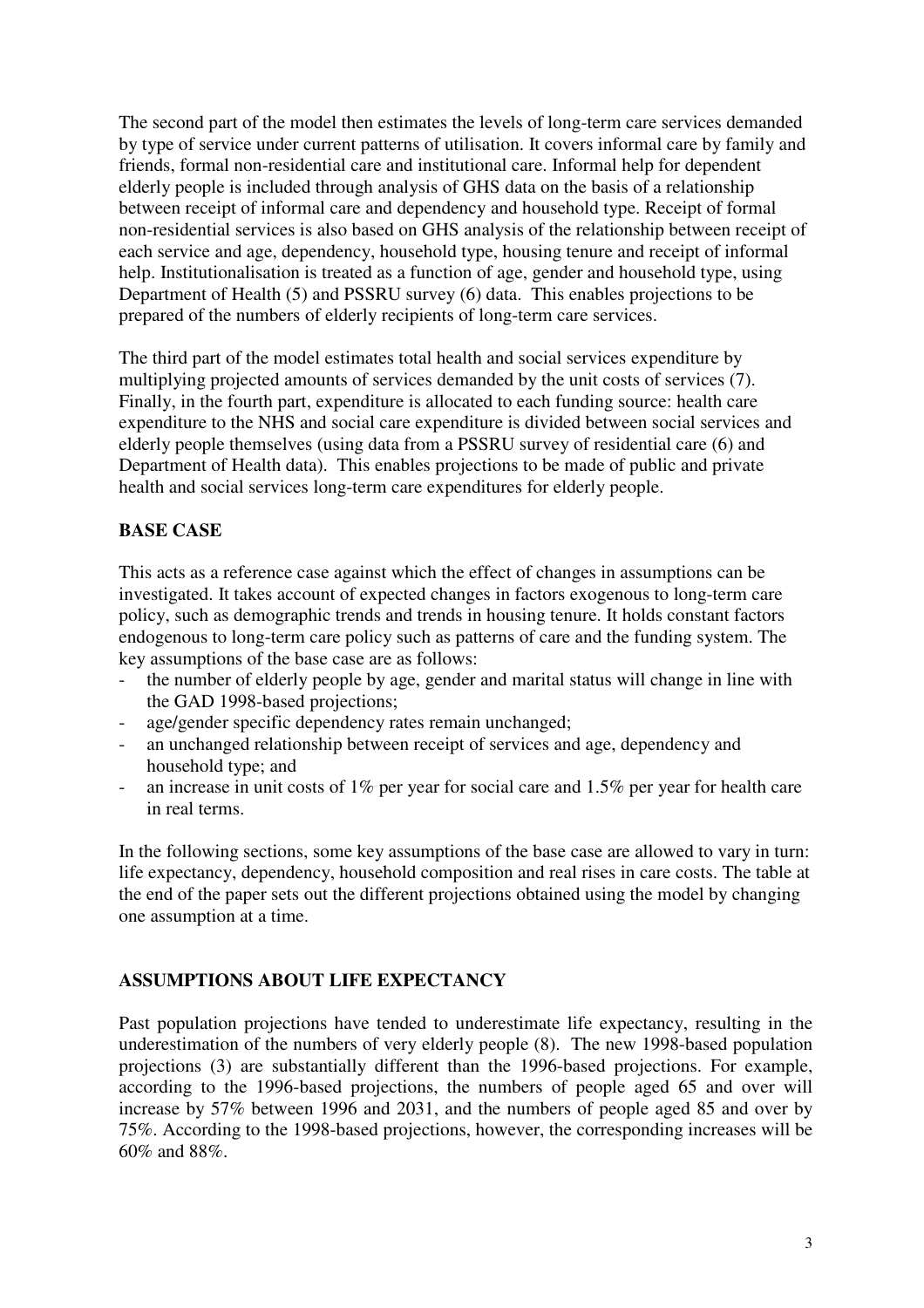The GAD's higher and lower life expectancy variants to the 1998-based principal population projections have also been tested. The high life expectancy variant assumes that mortality rates will be falling by 1% per year by 2032 compared with 0.5% in the principal projection. The low life expectancy variant assumes mortality rates will be constant by 2032.

The first part of the table illustrates the impact of GAD's alternative assumptions. It shows that the numbers of dependent elderly people would increase by 54% under the low expectancy variant and 70% under the high life expectancy, compared to 62% under the principal projection (base case). Overall expenditure is projected to increase by 148% under the principal projection, by 133% under the low life expectancy assumption and by 162% under high life expectancy.

#### **ASSUMPTIONS ABOUT FUNCTIONAL DEPENDENCY**

The model uses as a measure of dependency the ability to perform activities of daily living (ADLs) and instrumental activities of daily living (IADLs). The elderly population was divided into four dependency categories: no problems with ADLs or IADLs, problems with IADLs but not with ADLs, problems with one ADL and, finally, problems with two or more ADLs or being in an institution.

Information from the 1994/5 GHS was used to breakdown the private household population into these four dependency groups. All those who reported either difficulty in conducting these tasks or inability to do so without help were regarded as having dependency. It would have been desirable to take account of cognitive impairment as well but the GHS does not include questions about it.

Information on the numbers of elderly people in residential, nursing home and long-stay hospital care were obtained from the Department of Health (5). The institutional population were combined with the most dependent private household elderly population. The proportion of the population who are dependent rises with age, from less than 20% of those aged 65 to 69 to over 50% of men and over 75% of women aged 85 and over. The proportion with dependency is higher for women than for men in each age band.

There are different views about whether age-specific dependency rates can be expected to rise, fall or remain broadly constant in the future (9, 10). Constant age-specific dependency rates may be regarded as a neutral assumption. Yet, if the age-specific dependency rates remain constant while life expectancy rises, the number of years with dependency will rise as well as the number of years without dependency. A less pessimistic scenario for future dependency would be to assume that, as life expectancy rises, the number of years without dependency rise by the same amount and the number of years with dependency remains constant. A scenario on these lines was developed by Wiener et al. at the Brookings Institution (11). Their scenario involves moving the age-specific dependency rate for each five year age-band upwards by five years in order to match a five year increase in life expectancy. This involves an assumption that, for example, people aged 70 years in 2031 will have the same probability of being dependent as those aged 65 in 1998.

The summary table presents the impact of three alternative assumptions about trends in age/gender-specific dependency rates: rates increasing by 1% per year, rates decreasing by 1% per year, and the Brookings scenario. It shows that the numbers of dependent elderly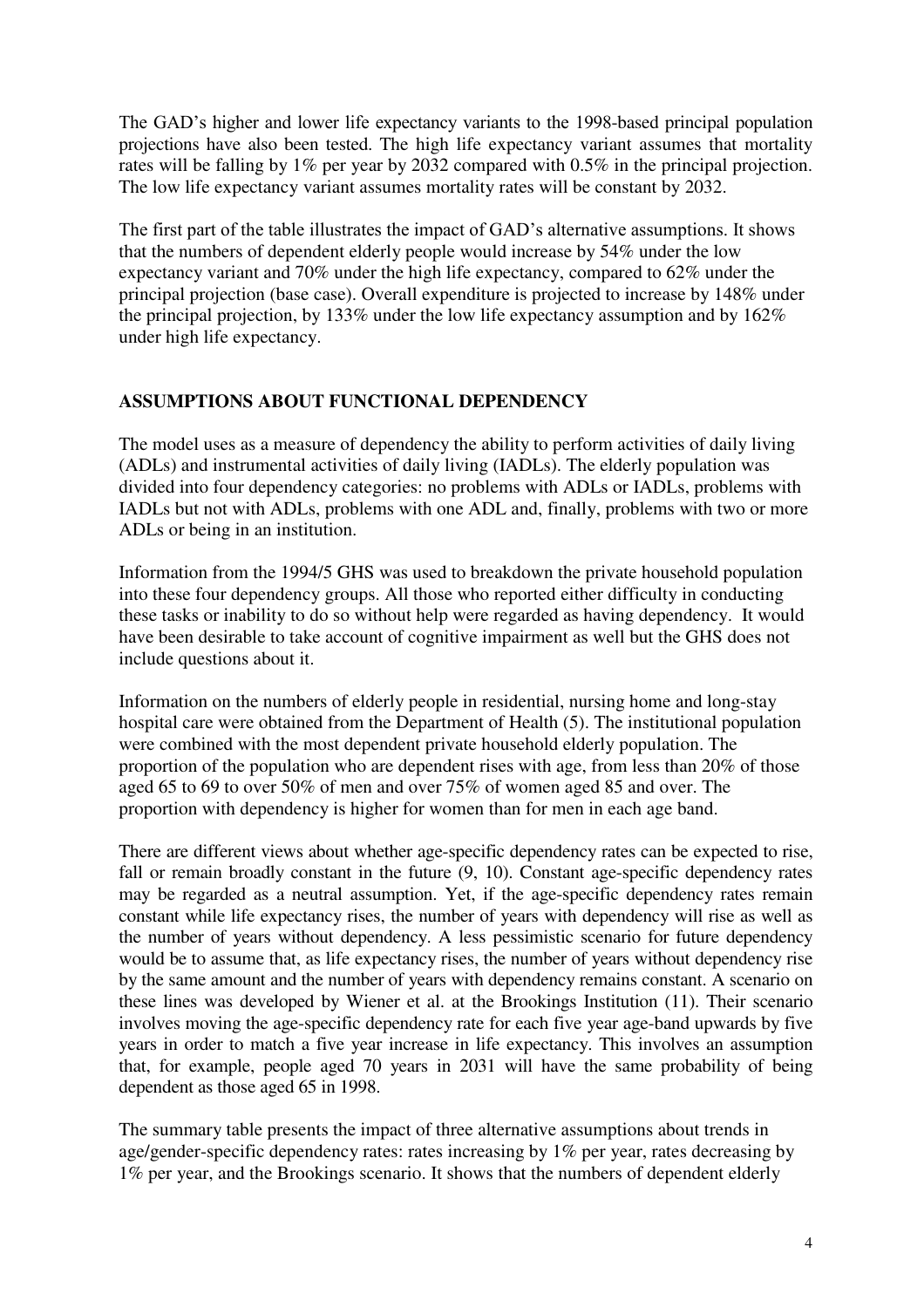people would increase by 14% if dependency rates decreased by 1% per year or under the Brookings scenario, by 125% if rates rose by 1%, and by 62% with constant rates (base case). Overall expenditure is projected to increase by 84% between 1996 and 2031 with rates falling by 1% per year, by 73% under the Brookings scenario and by 222% with rates rising by 1% per year, compared to 148% with constant dependency rates. The impact of the Brookings scenario is similar to that of dependency rates falling by 1% per year.

#### **ASSUMPTIONS ABOUT HOUSEHOLD TYPE**

The projected elderly population were, as mentioned above, divided into four household types: living alone, single living with others, married/cohabiting living with partner only, married/cohabiting living with partner and others. The base case of the model holds constant the proportion of single elderly people who are projected to live alone. As the proportion of elderly people who live with their children has been falling, it seems possible that the proportion of single elderly people living with others will fall. A scenario was tested in which this proportion was assumed to halve, from around 20% currently to around 10% in 2031. This scenario would increase considerably the number of people projected to live alone in 2031. Yet, overall expenditure would increase by 154% under this scenario, compared to 148% under the base case.

#### **ASSUMPTIONS ABOUT REAL RISES IN CARE COSTS**

Expenditure projections are inevitably sensitive to assumptions about real rises in the unit costs of care, such as the cost of an hour's home care or a community nurse visit. If the unit costs of care remained constant in real terms, projected expenditure in 2031 would be only 61% higher than in 1996, as against 148% higher under the base case assumption (of unit costs rising by 1% per year for social care and 1.5% for health care). If, however, unit costs increased by 1% per year faster than under the base case, projected expenditure in 2031 would be 249% higher than in 1996. This shows that expenditure projections are arguably even more sensitive to assumptions about rises in real unit costs than to assumptions that affect the future volume of services demanded, such as future mortality, dependency and household composition rates.

#### **DISCUSSION**

These projections show that future demand for long-term care is sensitive to assumptions about future mortality, dependency rates and, to a much lesser extent, household composition. Projections of future expenditure are also sensitive to assumptions about real rises in the unit costs of care.

The projections presented here assume an unchanged relationship between age, gender, dependency, household type and housing tenure and receipt of care. No allowance has been made for changes in public expectations about quality, range or level of care or for changes in policy and practice concerning patterns of care. Rising expectations, associated with rising real pensioner incomes, could clearly have a substantial impact on future demand for long-term care.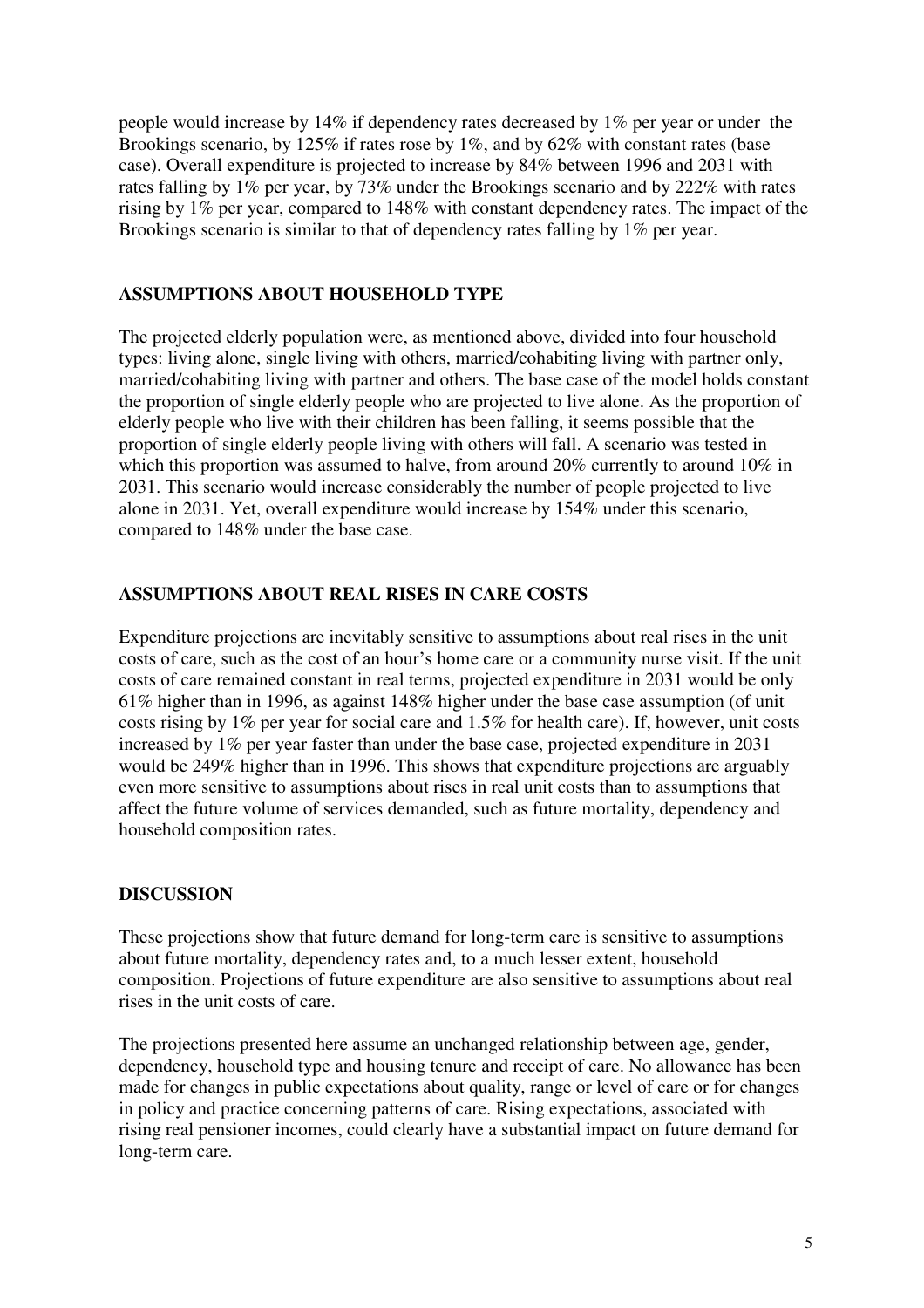The model assumes that the supply of long-term care will be able to expand sufficiently to meet the projected increases in demand. There must clearly be some doubt about whether the supply of informal care will expand in line with increasing demand for long-term care (12). If it does not, this could have considerable implications for demand for formal services. There may also be issues about the supply of formal care. The assumption in this analysis is that real rises in the unit costs of care of 1.5% per year for health care and 1% per year for social care will be sufficient to ensure the necessary supply to meet projected demand.

The findings suggest that policy-makers need to plan for uncertainty in future demand for long-term care. Future mortality and dependency rates, which are inevitably uncertain, could exert considerable impact on demand for long-term care. Consideration of any changes to the system for funding long-term care needs to take account of the extent of uncertainty about future public expenditures.

#### **Acknowledgements**

The research on which this article is based is part of the Personal Social Services Research Unit's long-term programme, financed by the Department of Health. Responsibility for any errors and all views in this article lies with the authors. The article does not purport to represent the views of the Department of Health. The assistance of the Government Actuary's Department in providing the population projections is gratefully acknowledged.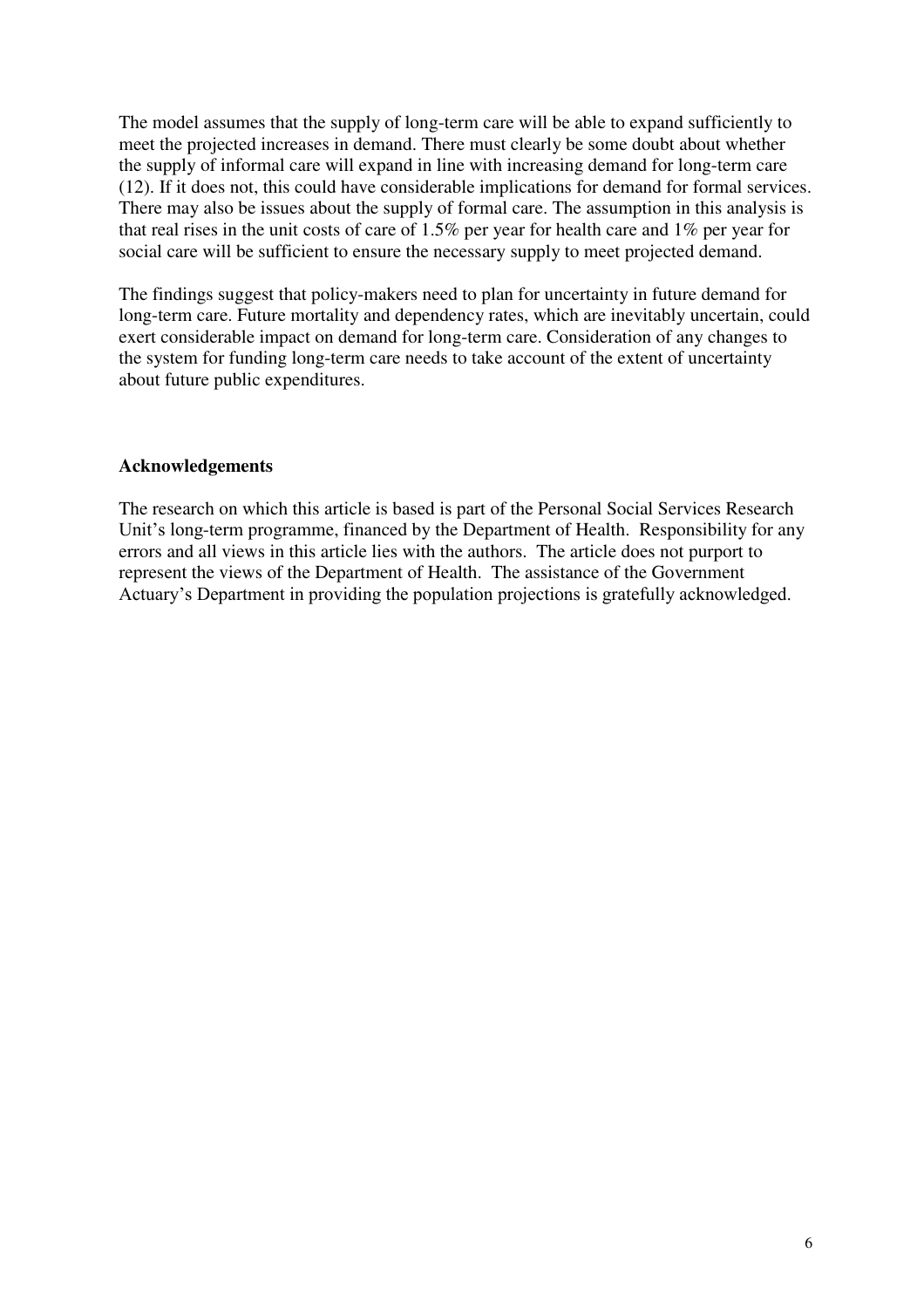#### **References**

1 Royal Commission on Long Term Care (1999) *With Respect to Old Age: Long Term Care - Rights and Responsibilities.* Cm 4192-I. The Stationery Office: London.

2 Wittenberg R, Pickard L, Comas-Herrera A, Davies B and Darton R (1998) *Demand for long-term care: projections of long-term care finance for elderly people.* PSSRU, University of Kent: Canterbury.

3 Shaw C (2000) 1998-based national population projections for the United Kingdom and constituent countries. *Population Trends* 99, 4-12. HMSO: London.

4 Forrest R, Leather P and Pantazis C (1996) *Home Ownership in Old Age: The Future of Owner Occupation in an Ageing Society*. Anchor Housing Trust: London.

5 Department of Health (1996) Residential Accommodation Statistics 1996. *Statistical Bulletin* 1996/25*.* Department of Health: London.

6 Netten A, Bebbington A, Darton R, Forder J and Miles K (1998) *1996 Survey of Care Homes for Elderly People: Final Report.* Discussion Paper 1423/2 PSSRU, University of Kent: Canterbury.

7 Netten A, Dennett J and Knight J (1998) *Unit Costs of Health & Social Care 1998*. PSSRU, University of Kent: Canterbury.

8 Shaw C (1994) Accuracy and uncertainty of the national population projections for the United Kingdom. *Population Trends* 77, 24-32. HMSO: London.

9 Bone MR, Bebbington AC, Jagger C, Morgan K, Nicholaas G (1995) *Health Expectancy and Its Uses.* HMSO: London.

10 Dunnell K (1995) Population Review: (2) Are we healthier? *Population Trends* 82, 12-18. HMSO: London.

11 Wiener JM, Illston LH and Hanley RJ (1994) *Sharing the Burden: Strategies for Public and Private Long-Term Care Insurance.* The Brookings Institution: Washington, D.C.

12 Pickard L, Wittenberg R, Comas-Herrera A, Davies B and Darton R (2000) *Relying on informal care into the next century? Informal care for elderly people in England to 2031*. (Submitted for publication).